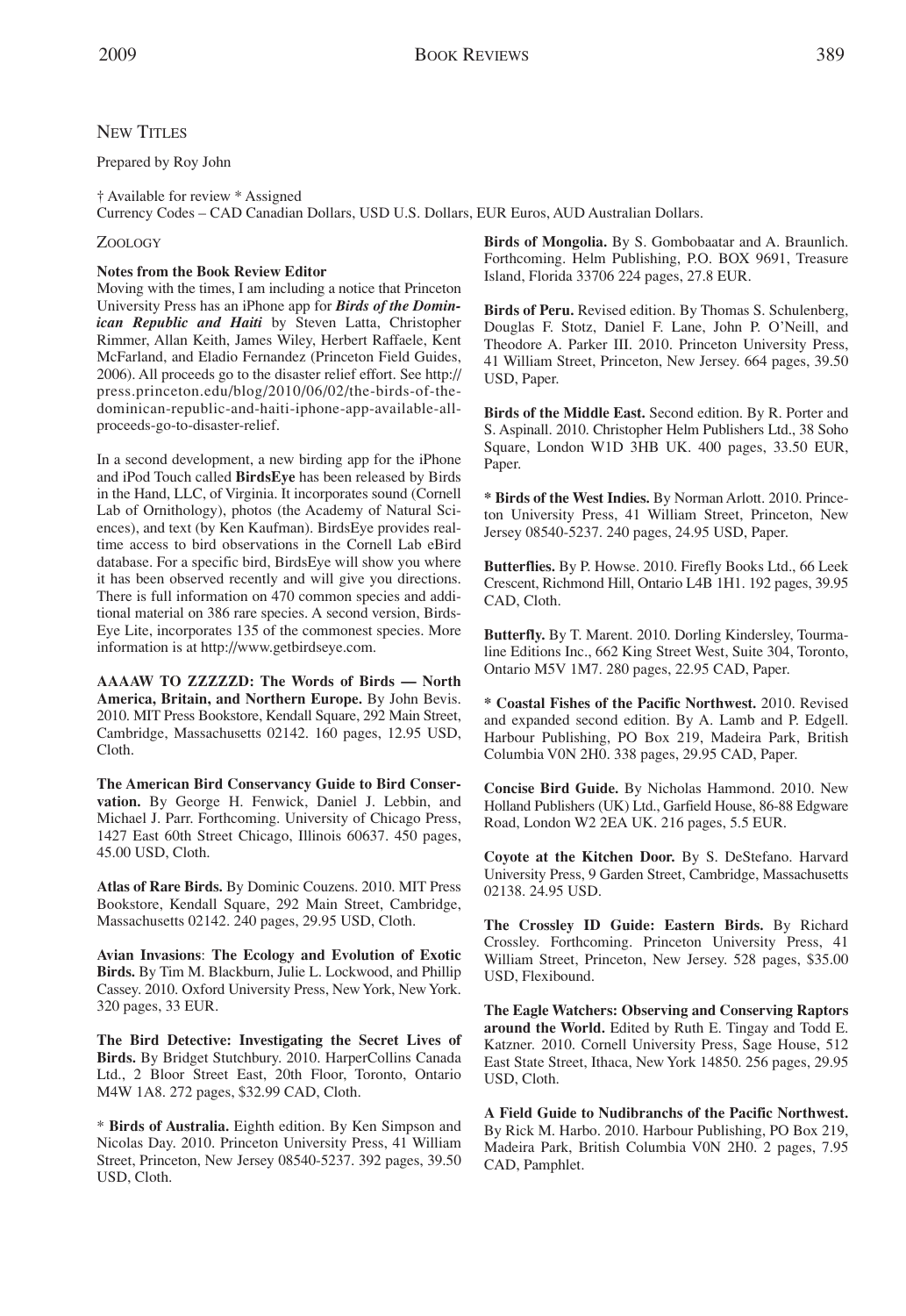**Frog.** By T. Marent and Dorling Kindersley. 2010. Tourmaline Editions Inc., 662 King Street West, Suite 304, Toronto, Ontario M5V 1M7. 280 pages, 22.95 CAD, Paper.

**The Golden Eagle.** Second edition. By J. Watson. 2010. Helm Publishing, P.O. BOX 9691, Treasure Island, Florida 33706 464 pages, 50.00 EUR.

**Keeping the Bees**. By Laurence Packer. 2010. HarperCollins-Publishers Ltd., 1995 Markham Road, Scarborough, Ontario M1B 5M8. 272 pages, 29.99 CAD, Cloth.

**New Perspectives on Horned Dinosaurs: The Royal Tyrrell Museum Ceratopsian Symposium — Life of the Past.** *Edited by* Michael J. Ryan, Brenda J. Chinnery-Allgeier, and David A. Eberth. 2010. Indiana University Press, 601 North Morton Street, Bloomington, lndiana 47404-3797. 648 pages, 110.00 USD, Cloth.

**\* Nightjars, Potoos, Frogmouths, Oilbird, and Owlet: Nightjars of the World.** By Nigel Cleere. 2010. Princeton University Press, 41 William Street, Princeton, New Jersey. 464 pages, 45.00 USD, Cloth.

**Ocelis de Catalunya, Pais Valencia I Balears.** [in Catalan] By J. Estrada, F. Jutglar, and T. Llobet. 2010. Lynx Edicions, Montseny, 8, 08193 Bellaterra, Barcelona, Spain. 280 pages, 20.00 EUR.

**Reed & Bush Warblers.** By Peter Kennerley and David Pearson. 2010. Helm Publishing, P.O. BOX 9691, Treasure Island, Florida 33706. 712 pages, 64.00 EUR.

**Sparrows.** By G. and M. Olioso. 2010. New Holland Publishers (UK) Ltd., Garfield House, 86-88 Edgware Road, London W2 2EA UK. 180 pages, 16 EUR.

**Where to Watch Birds in Britain.** By Nigel Redman and Simon Harrap. 2009. Christopher Helm Publishers Ltd., 38 Soho Square, London W1D 3HB UK. 640 pages, 22.25 EUR.

**The World of the Polar Bear.** By N. Rosing. 2010. Firefly Books Ltd., 66 Leek Crescent, Richmond Hill, Ontario L4B 1H1. 216 pages, 29.95 CAD, Paper.

## **BOTANY**

**A Field Guide to Coastal Flowers of the Pacific Northwest.** By Phillipa Hudson. 2010. Harbour Publishing, PO Box 219, Madeira Park, British Columbia V0N 2H0. 2 pages, 7.95 CAD, Pamphlet.

**Mushrooms and Other Fungi of North America.** By R. Phillips. 2010. Firefly Books Ltd., 66 Leek Crescent, Richmond Hill Ontario L4B 1H1. 384 pages, 29.95 CAD, Paper.

**Wild Urban Plants of the Northeast: A Field Guide.** By Peter Del Tredici. 2010. Cornell University Press, Sage House, 512 East State Street, Ithaca, New York 14850. 392 pages, 29.95 USD, Paper.

ENVIRONMENT

**Atlas of Biodiversity Risk.** Edited by Josef Settele, Lyubomir Penev, Teodor Georgiev, Ralf Grabaum, Vesna Grobelnik, Volker Hammen, Stefan Klotz, Mladen Kotarac, and Ingolf Kuehn. 2010. Pensoft Publishers, Geo Milev Str., No 13a, 1111 Sofia, Bulgaria. 280 pages, 99.00 EUR, Cloth.

**\* The Changing Arctic Landscape.** By Ken Tape. 2010. University of Chicago Press, 1427 East 60th Street, Chicago, Illinois 60637. 132 pages, 35.00 USD, Cloth.

**Earth Then & Now.** By F. Pearce. 2010. Firefly Books Ltd., 66 Leek Crescent, Richmond Hill Ontario L4B 1H1. 288 pages, 19.95 CAD, Paper.

**\* Essentials of Conservation Biology.** Fifth Edition. By Richard B. Primack. 2010. Sinauer Associates, Inc., 23 Plumtree Road, P.O. Box 407, Sunderland, Massachusetts 01375-0407. 538 pages, 86.95 USD, Cloth.

**Natural Sable Island.** By Z. Lucas. 2010. Nimbus Publishing Ltd., P.O. Box 9166, Halifax, Nova Scotia B3K 5M8. 112 pages, 21.95 CAD, Paper.

**Planet Arctic.** By W. Lynch. 2010. Firefly Books Ltd., 66 Leek Crescent, Richmond Hill, Ontario L4B 1H1. 240 pages, 40 CAD, Cloth.

**Rainforest.** By T. Marent. 2010. Dorling Kindersley, Tourmaline Editions Inc., 662 King Street West, Suite 304, Toronto, Ontario M5V 1M7. 360 pages, 27.95 CAD, Paper.

**Wild Africa.** By A. Bernasconi. 2010. Firefly Books Ltd., 66 Leek Crescent, Richmond Hill, Ontario L4B 1H1. 288 pages, 49.95 CAD, Cloth.

**MISCELLANEOUS** 

**Amber: The Natural Time Capsule.** By Andrew Ross. 2010. Firefly Books Ltd., 66 Leek Crescent, Richmond Hill, Ontario L4B 1H1. 112 pages, 29.95 CAD, Cloth.

**Essential Ornithology.** By Graham Scott. 2010. Oxford University Press, 70 Wynford Drive, Don Mills, Ontario M3C 1J9. 208 pages, 55 USD, Paper.

**The Field Guide to Natural Phenomena.** By K. Heidhorn and I. Whitelaw. 2010. Firefly Books Ltd., 66 Leek Crescent, Richmond Hill, Ontario L4B 1H1. 224 pages, 24.95 CAD, Paper.

**Guide to Gems.** By C. Oldershaw. 2010. Firefly Books Ltd., 66 Leek Crescent, Richmond Hill, Ontario L4B 1H1. 224 pages, 16.95 CAD, Paper.

**Guide to Minerals, Rocks and Fossils.** By A. C. Bishop, A. Woolley, and W. Hamilton. 2010. Firefly Books Ltd., 66 Leek Crescent, Richmond Hill, Ontario L4B 1H1. 336 pages, 19.95 CAD, Paper.

**Microcosmos.** By B. Broll. 2010. Firefly Books Ltd., 66 Leek Crescent, Richmond Hill, Ontario L4B 1H1. 224 pages, 19.95 CAD, Paper.